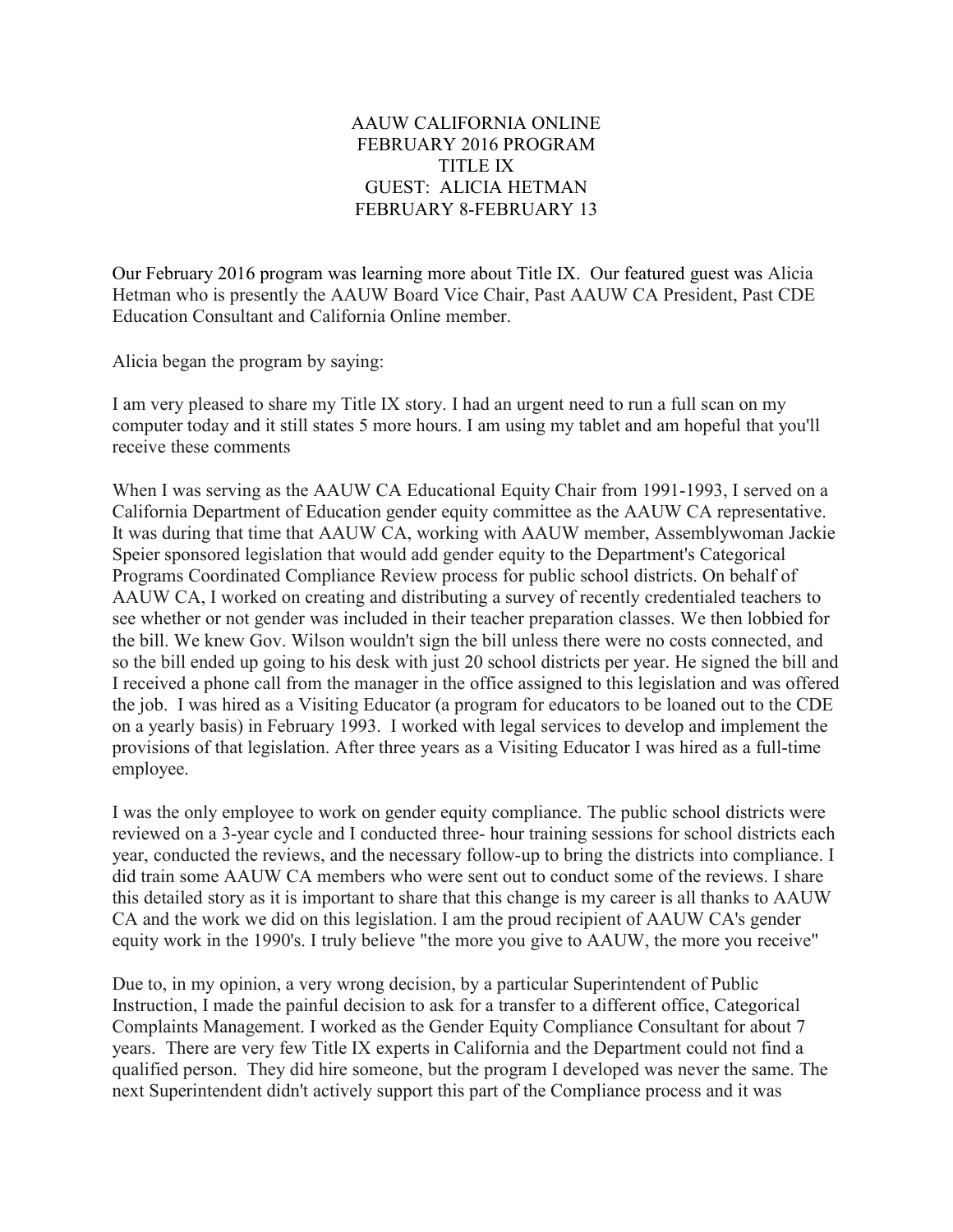weakened.

There were many changes made to the Education Code and the California Statutes after I left the position and wasn't available to defend what was "on the books". When I started the job, the Education Code had a full section dedicated to gender equity. I was the original author for the sexual harassment section, which was then watered down by the Administrators, but we had specific language. Now, they have gone back to Educational Equity as the section with just a small piece of the original gender piece, so, once again, gender is somewhat lost with all the other protected classes.

This was a long story to tell you that there is now only paper review of gender equity and no onsite reviews. The current review document can be found at cde.ca.Gov. When my computer completes this virus scan I can send the informational path to the current equity review document, if anyone is interested.

Basically, any progress made during my time as gender compliance has been long forgotten.

**ONE PARTICIPANT ASKED:** Could you please (if it is possible) briefly explain Title IX? (as if someone had no clue about it & didn't want a lot of detail.). This information could be a good beginning to make people eager to know more about Title IX & why it is important.

**ALICIA REPLIED:** The Civil Rights Act of 1964 did not adequately address the gender discrimination problems in public education. Title IX of the Education Amendments was the first comprehensive federal law prohibiting sex (word used in federal law, gender is used in California law). Title IX covers girls and boys, women and men, students and staff in educational institutions that receive federal funds. Local school districts, colleges and universities, for-profit, career and technical education agencies are required to adhere to Title IX. AAUW's Patsy Mink, Congresswoman from Hawaii, was instrumental in the passage of Title IX. AAUW representatives were in attendance at the signing.

Title IX Became law in 1972 with regulations not until July 23,1975.

Title IX's purpose:

"...is designed to eliminate (with certain exceptions) discrimination on the basis of sex in any education program or activity receiving Federal financial assistance, whether or not such program or activity is offered or sponsored by educational institutions as defined in this part." The most publicized aspects of Title IX are sports, co-education PE, bullying, sexual harassment, sexual violence, counseling, course selection.

The California laws are actually a bit more refined, but many people have no knowledge of the provisions of the California Education Code and three CA Code of Regulations, Title 5.

**ANOTHER PARTICIPANT ASKED:** Okay, there is an "elephant in the room", in fact there are "two elephants in the room" - the two AAUW CA State projects.

Tech Trek is an activity for "girls only" and the girls are chosen from federally-funded schools. When Speech Trek began, we were told that many high schools would not participate in the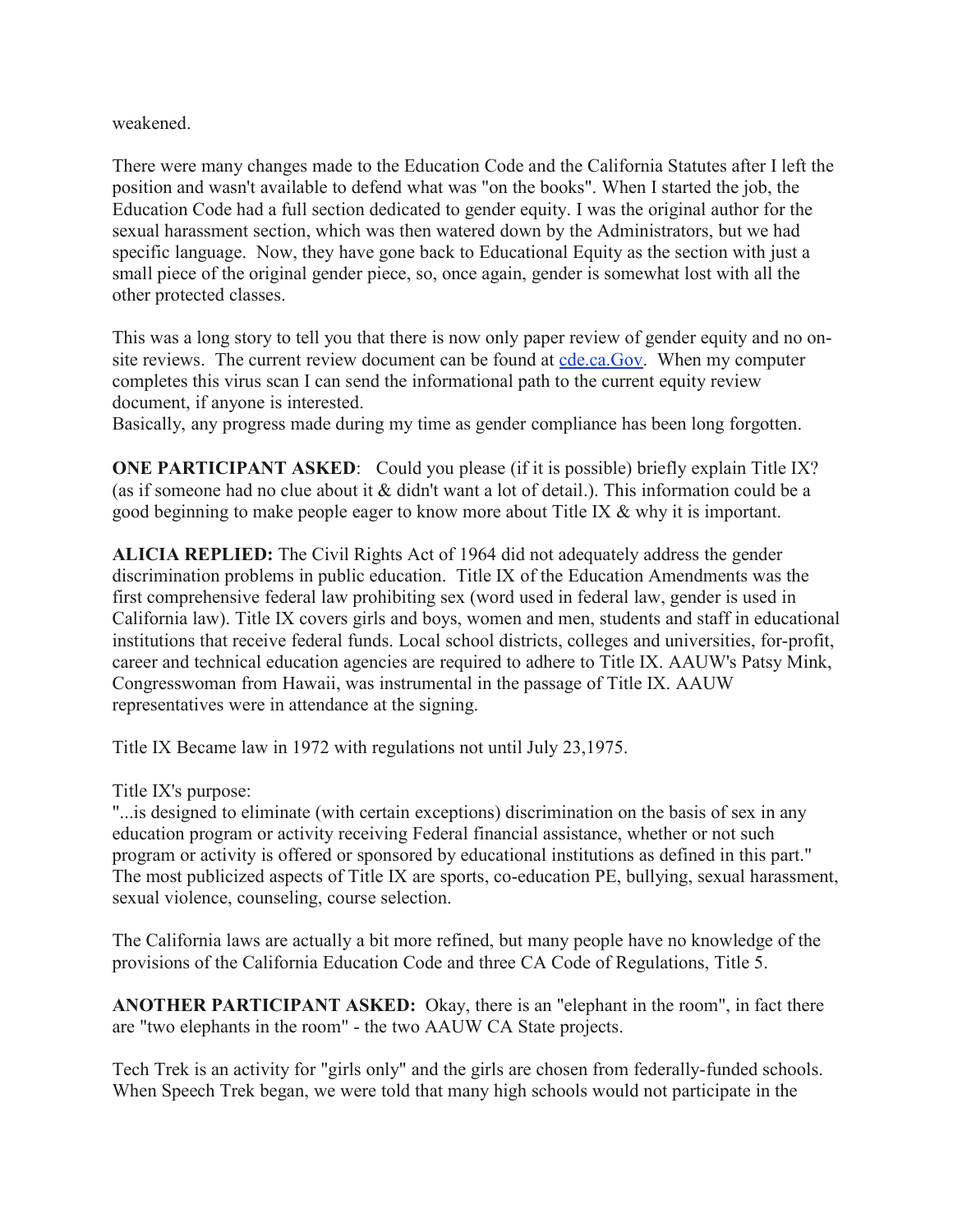competition if it was "girls only" because the schools were in compliance with Title IX. Hence, Speech Trek was forced to change the rules of competition to include boys.

It would be a logistic nightmare if Tech Trek would have to open its doors to 7th grade boys. Alicia, is there some loophole in Title IX that allows Tech Trek to operate with "girls only"?

**ALICIA REPLIED:** Title IX applies to educational institutions that receive any federal dollars and the state gender equity laws apply to all educational institutions that receive state funding.

AAUW is not an educational institution so Title IX is not directly applied. That said, educational institutions that are approached by AAUW members to advertise or encourage girls to participate can refuse under Title IX if there is no provision to include both genders. And as a compliance consultant, I did look at what was approved by schools as handouts for recreational programs, etc. If there was not a fair balance, I would have marked the school noncompliant. It gets complicated and I am not sure I can explain it clearly in writing. This was part of those 3-hour workshops I held for school district Title IX Coordinators.

Basically, Tech Trek was started at a time when I wasn't consulted and there is always a chance a parent of a boy may legally challenge the program and I would imagine that educational institution would no longer wish to share the recruitment materials with just their female students.

In the case of Speech Trek, I was consulted and we had long discussions about the implications of working on a gender specific recruitment plan. The final decision was to open it to both genders, but with the topic focus clearly on female topics. Speech Trek is not a summer program with overnight stays and more open to potential challenges if it had not been open to both genders.

Educational institutions receiving state and federal funds need to evaluate and balance for both genders in scholarships, athletics, etc.

## **REGARDING THE CONFERENCE CALL ABOUT TITLE IX COORDINATORS, ALICIA RELATED:**

The Title IX webinar held on February 3rd was recorded and is available on the AAUW website. It was a reminder that at the 2015 National AAUW Convention, held in San Diego, a Plenary Session was on Title IX. The Office for Civil Rights (OCR) released new resources for educational institutions; a tool-kit for Title IX implementation. During this call, we heard an update about the ongoing push to have AAUW members throughout the Country print out and deliver these resources. AAUW is keeping track of everyone's efforts with this project. I submitted articles to AAUW CA in August requesting branches get involved.

For all members of a virtual branch, I would recommend you find a friend or two that live in your community. Together, contact your local school district and ask to speak to the Title IX Coordinator. During the call make an appointment to bring the resources to her/his office. You can use the opportunity to also share some of our research reports, etc. Basically, a good